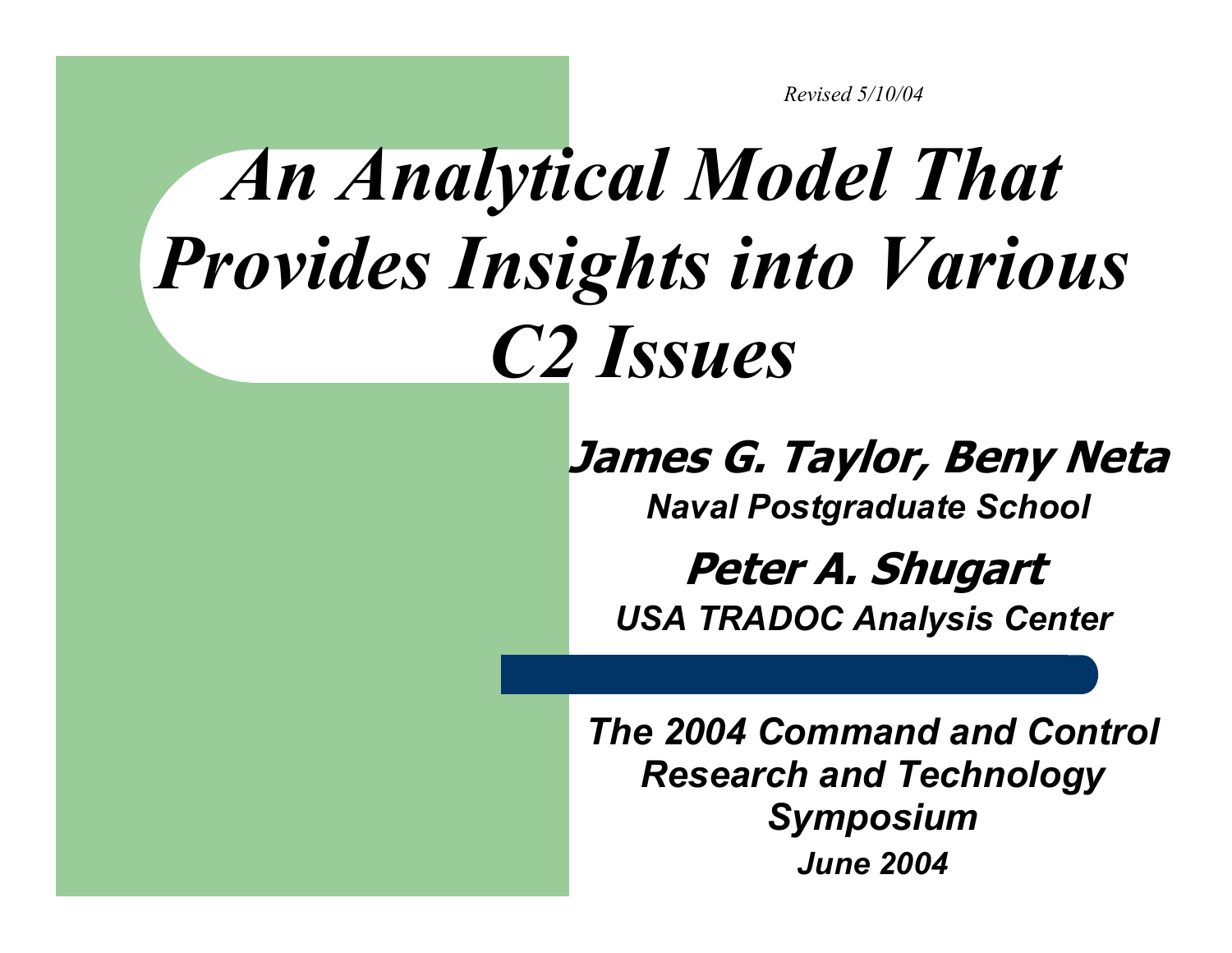

### <sup>z</sup>*Model of Parallel Acquisition of Targets*

### )*Kill Rate Consequences*

### <sup>3</sup>*Taylor's New General Methodology for Lanchester Attrition-Rate Coefficients*

### <sup>3</sup>*Analytical Expression for Kill Rate*

#### **•Higher Kill Rate Than for Serial** *Acquisition*

### z*Insights into Network-Centric Warfare*

June 2004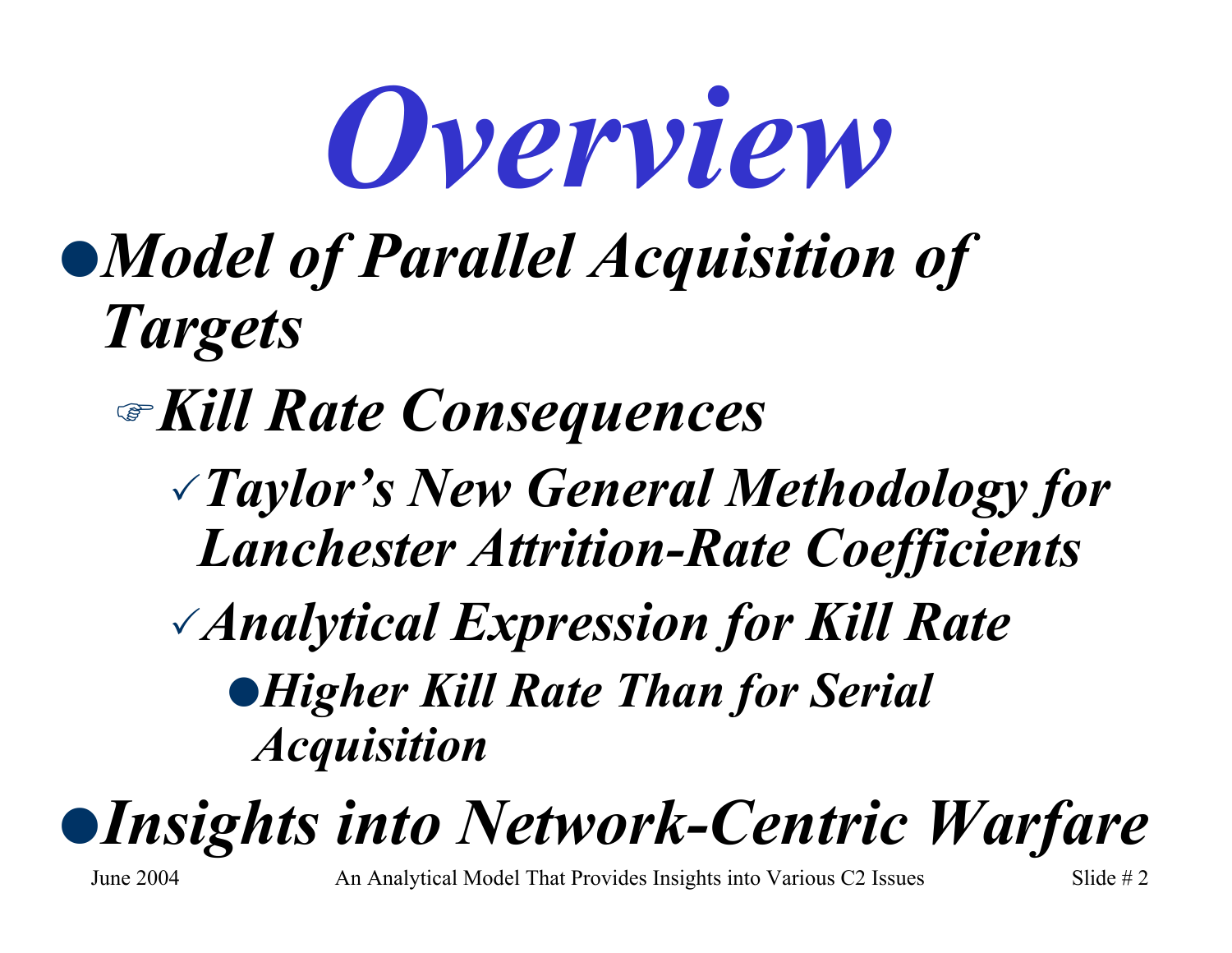# *Effects of Parallel Acquisition*

## <sup>z</sup>*More Efficient Target Acquisition*

### <sup>z</sup>*Force Multiplier*

### )*Inflict More Casualties on Enemy* )*Sustain Fewer Casualties*

### <sup>z</sup>*Example*

### )*X Force Can Effect Change from Serial to Parallel Acquisition of Targets*

June 2004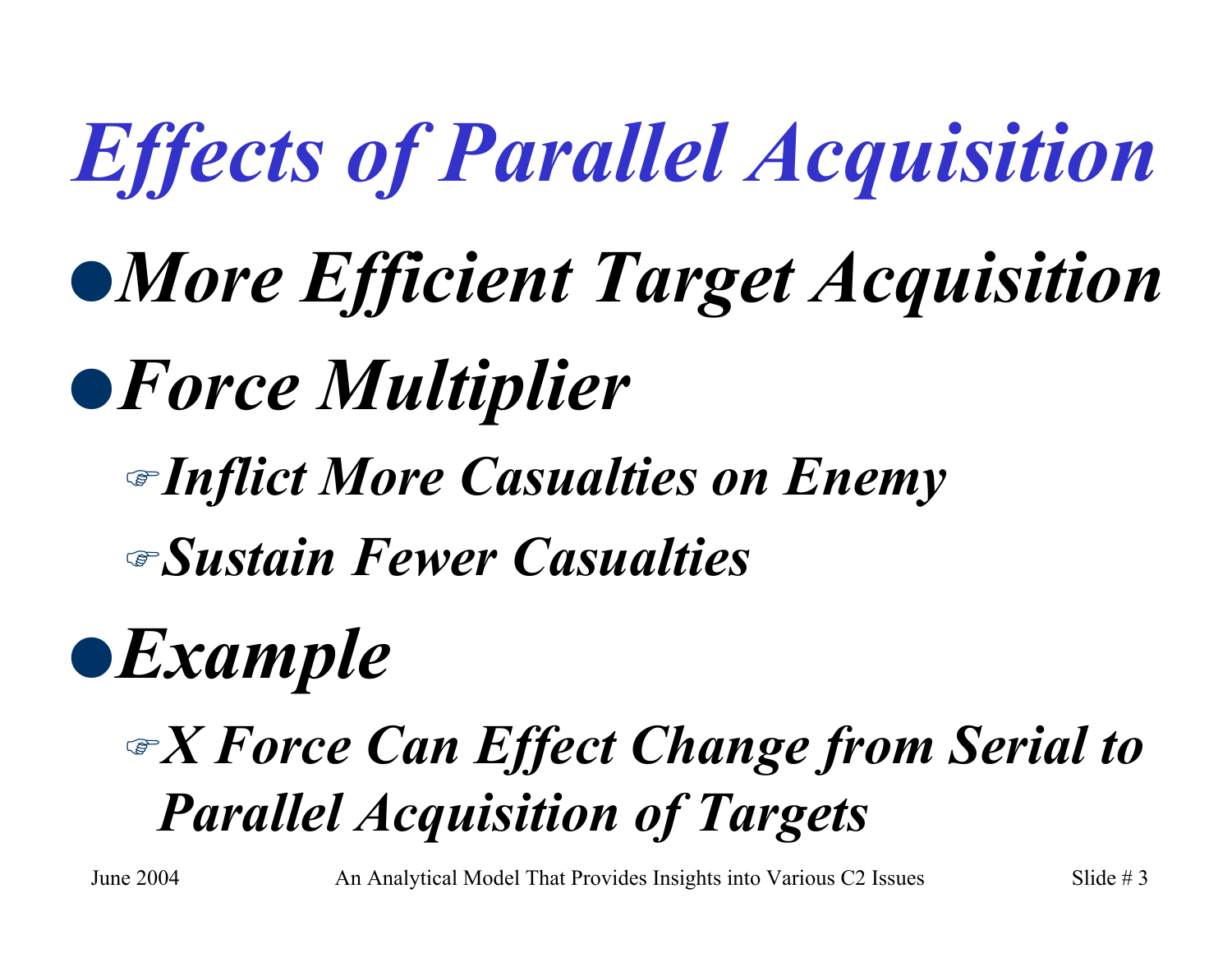## *Basic Lanchester-Type Paradigm*



#### *Simplified Representation*

June 2004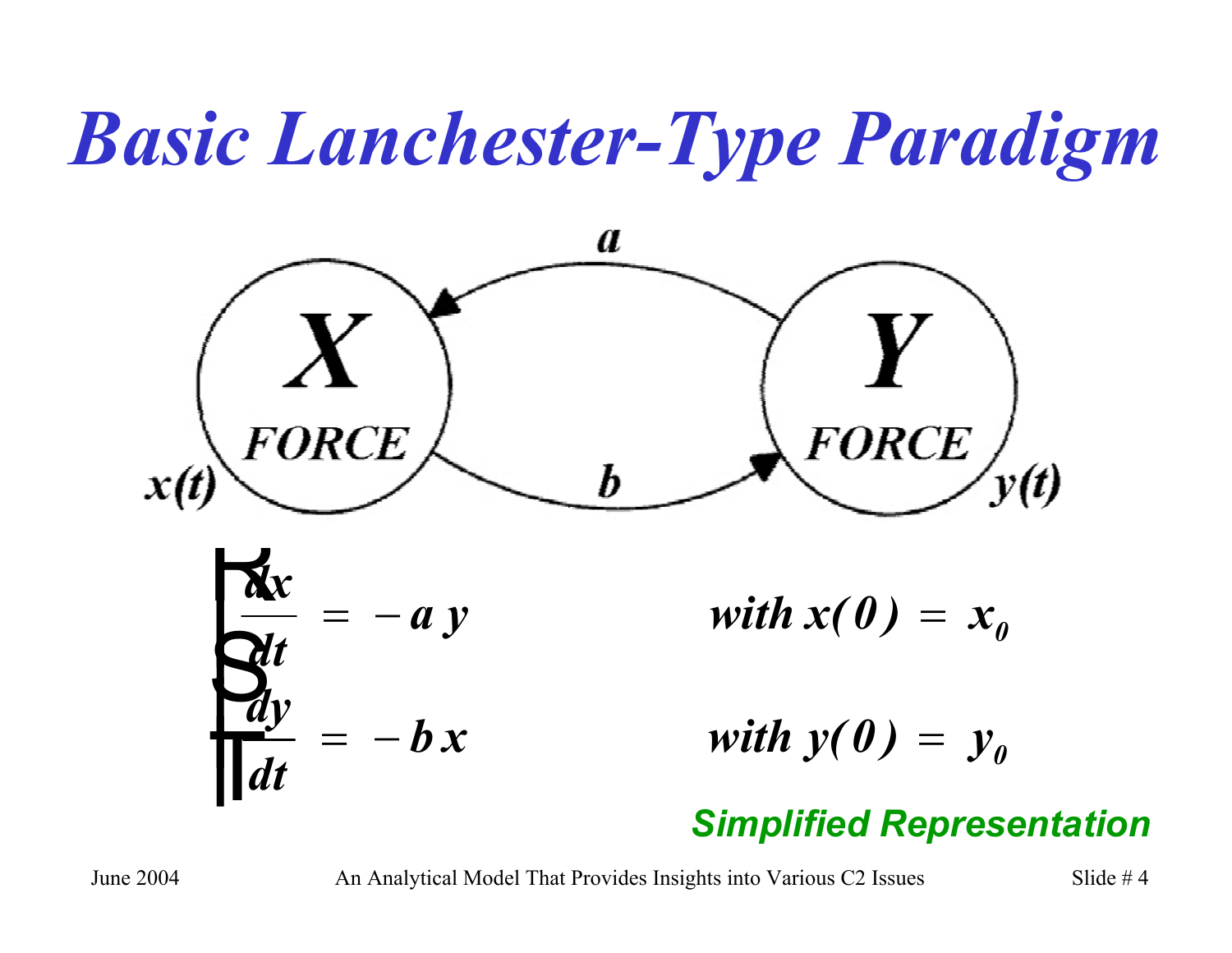# *Lanchester Attrition-Rate Coefficients*

- z *a and b are Called Lanchester Attrition-Rate Coefficients*
- z *a = Rate at Which an Individual Y Firer Kills X Targets (Single-Weapon-System-Type Kill Rate); Kill Rate of Single Typical Firer*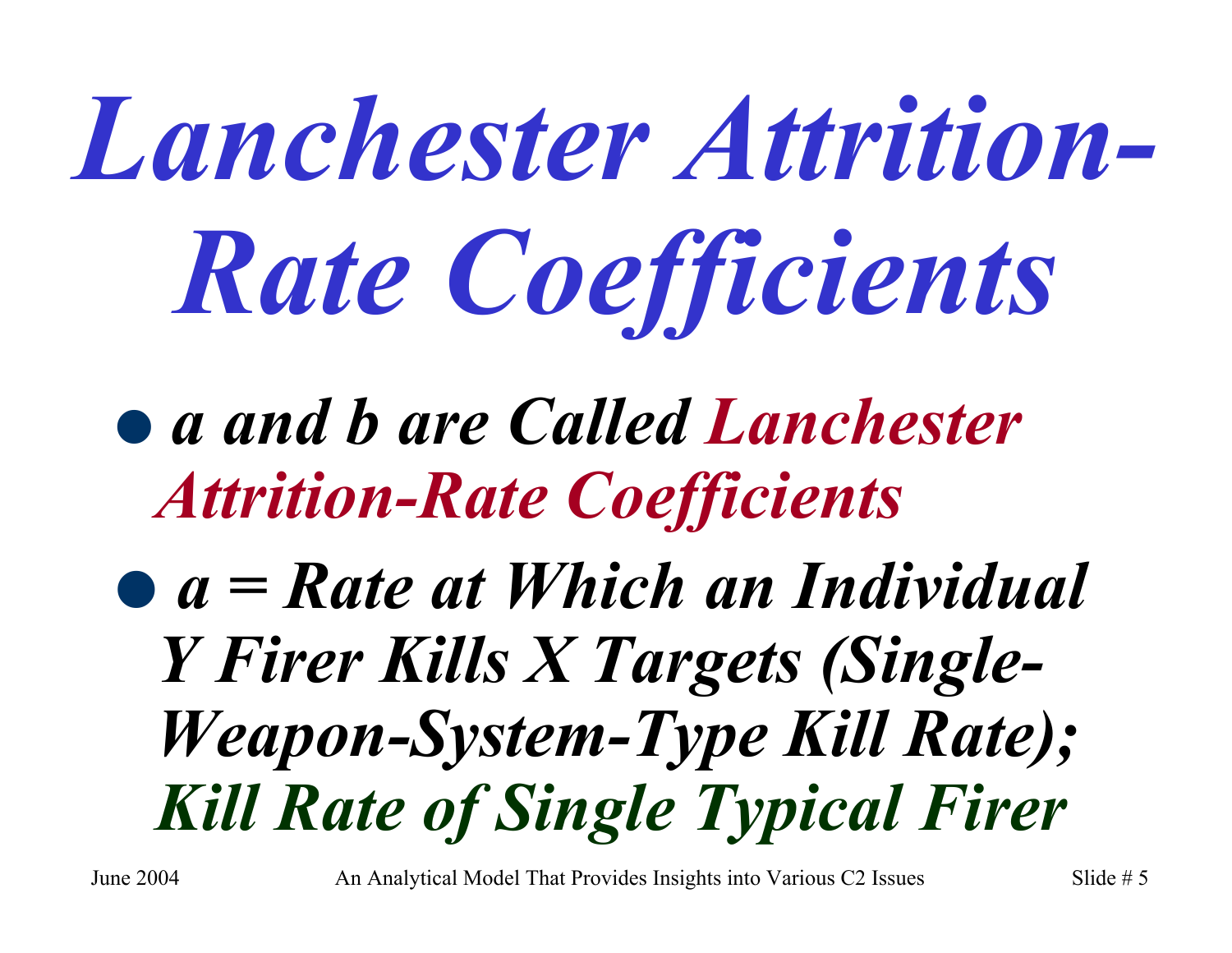# *Conceptual Combat Model*

**Aggregated-ForceModel**

**LanchesterAttrition-RateCoefficient**





**Expected Course of Combat**

*Kill-Rate Model*  $\bullet$ *Single Typical Firer* 

 $\bullet$ *Set of Enemy Targets* 

z*LOS Process*

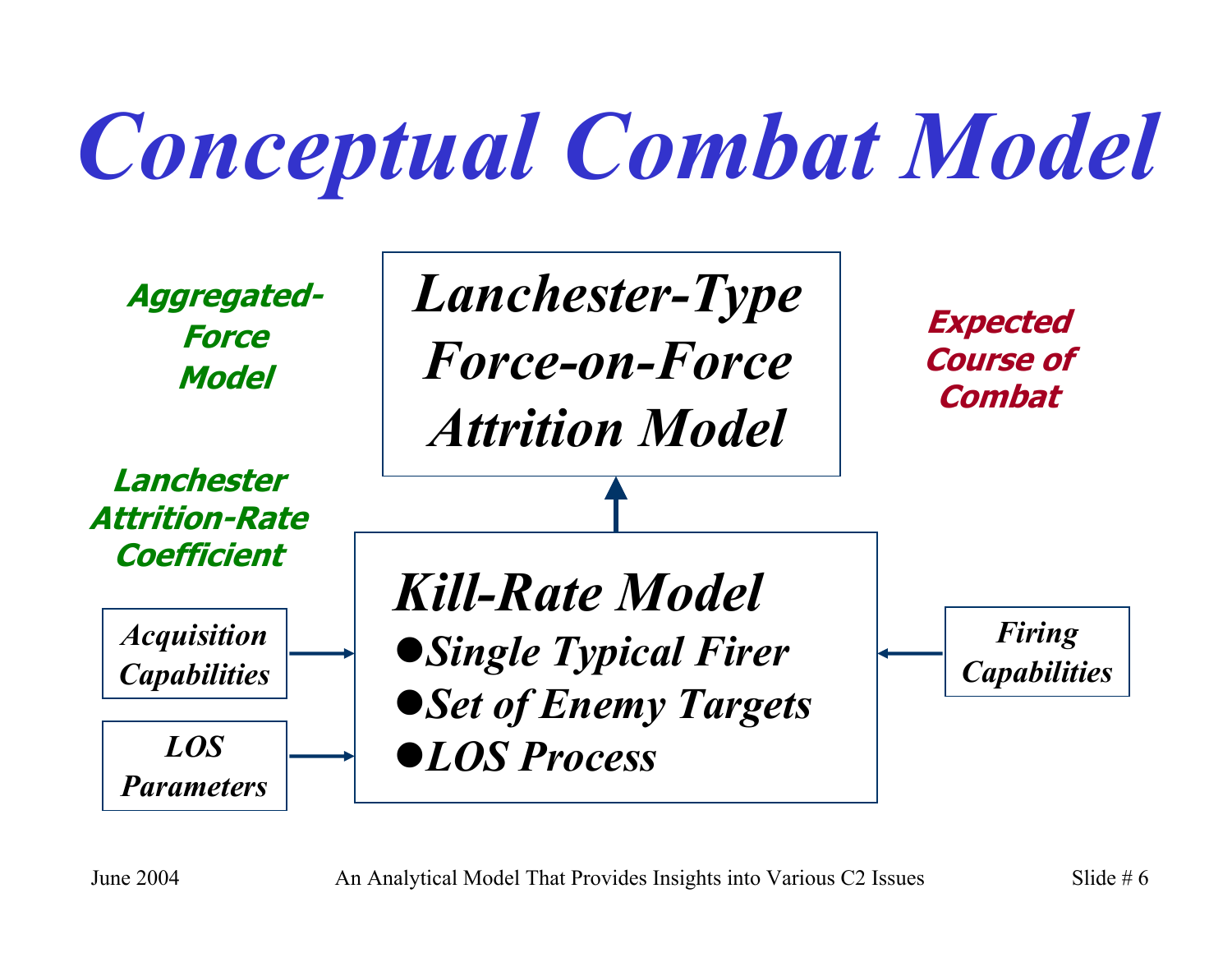# *Kill-Rate Model*

- <sup>z</sup>*Considers Single Typical Firer against Passive Target*
	- )*No Consideration of Duel*
- <sup>z</sup>*Does Not Consider Effect on Target by Any Other Firer*

### )*Can Develop Correction Factor to Account for Such Effects*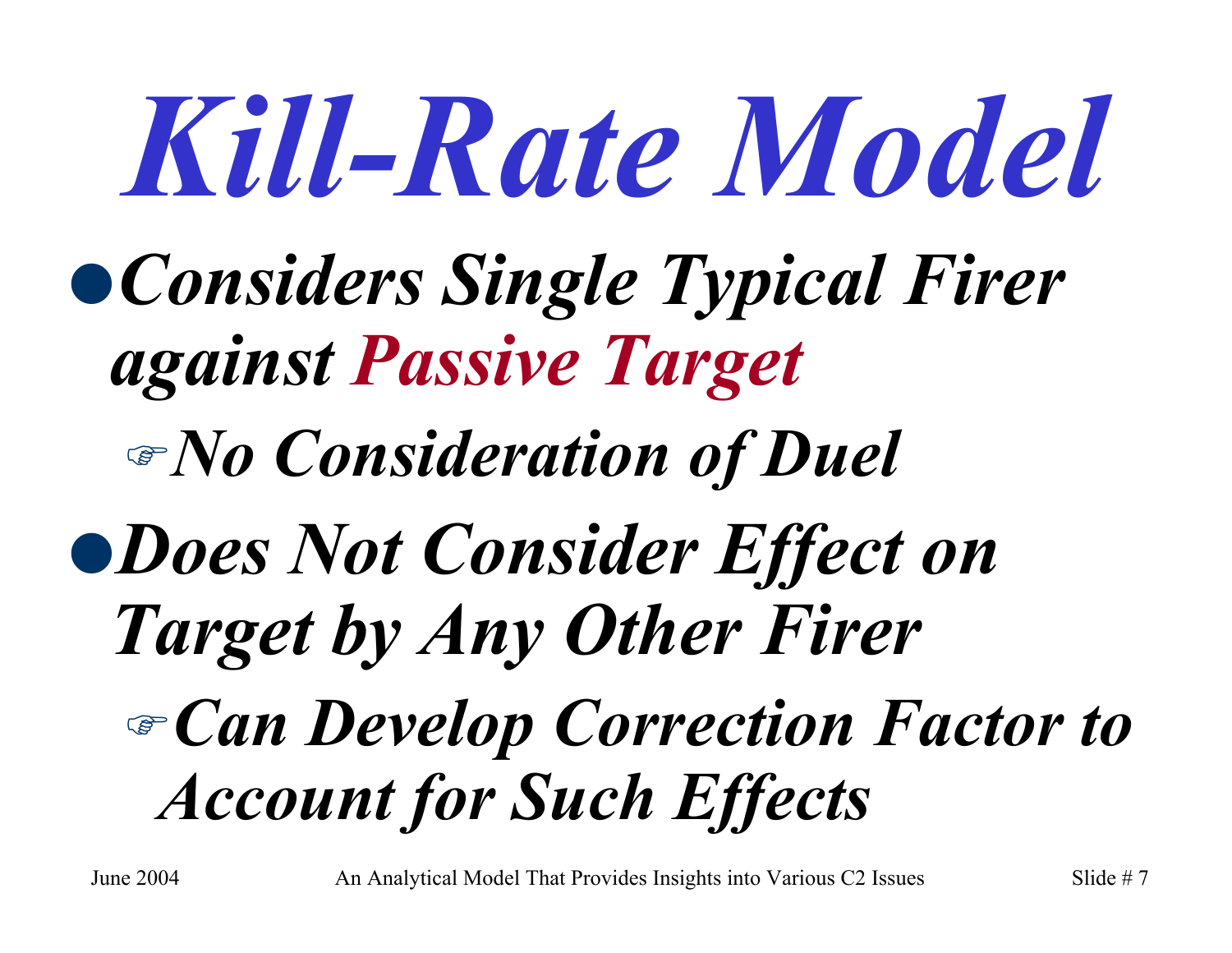*New General Methodology for Lanchester Attrition-Rate Coefficients* <sup>z</sup>*Recently Developed by Taylor*

- <sup>z</sup>*Greatly Expands Modeling Capabilities* )*Great Detail in Target-Engagement Cycle* <sup>3</sup>*Special Treatment of First Round(s)*
	- <sup>3</sup>*Actual Distributions for Event (e.g. Interfiring) Times*
	- )*Battle Damage Assessment*

)*Command & Control at Platform Level*

)*Insights into Network-Centric Warfare*

June 2004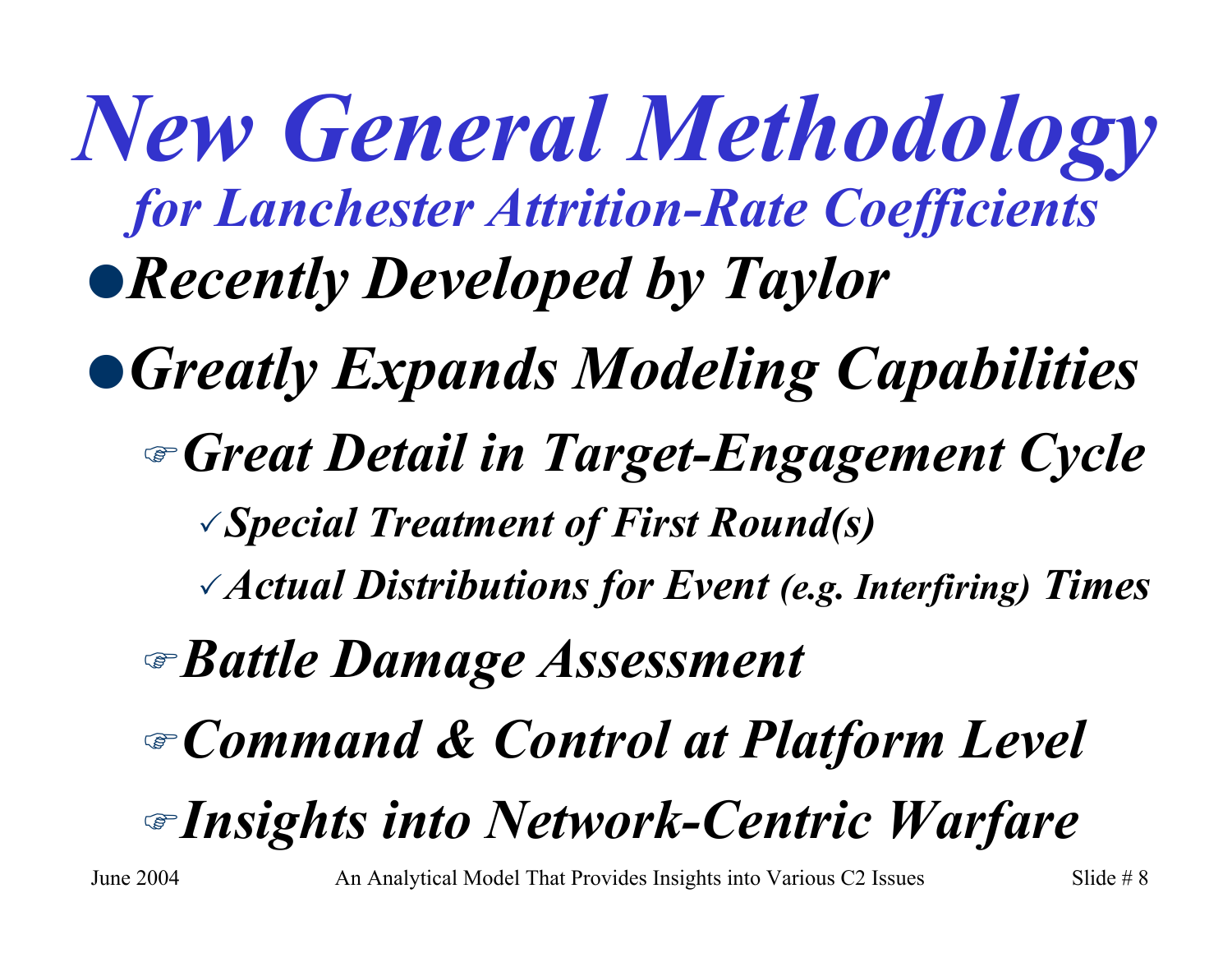# *Conditions Considered*

- <sup>z</sup>*Heterogeneous-Target Environment*
- <sup>z</sup>*Stochastic Line of Sight (LOS)*
- <sup>z</sup>*Target-Acquisition Times Independent (But Otherwise Arbitrary)*

<sup>z</sup>*Interfiring Times Independent (But Otherwise Arbitrary)*

June 2004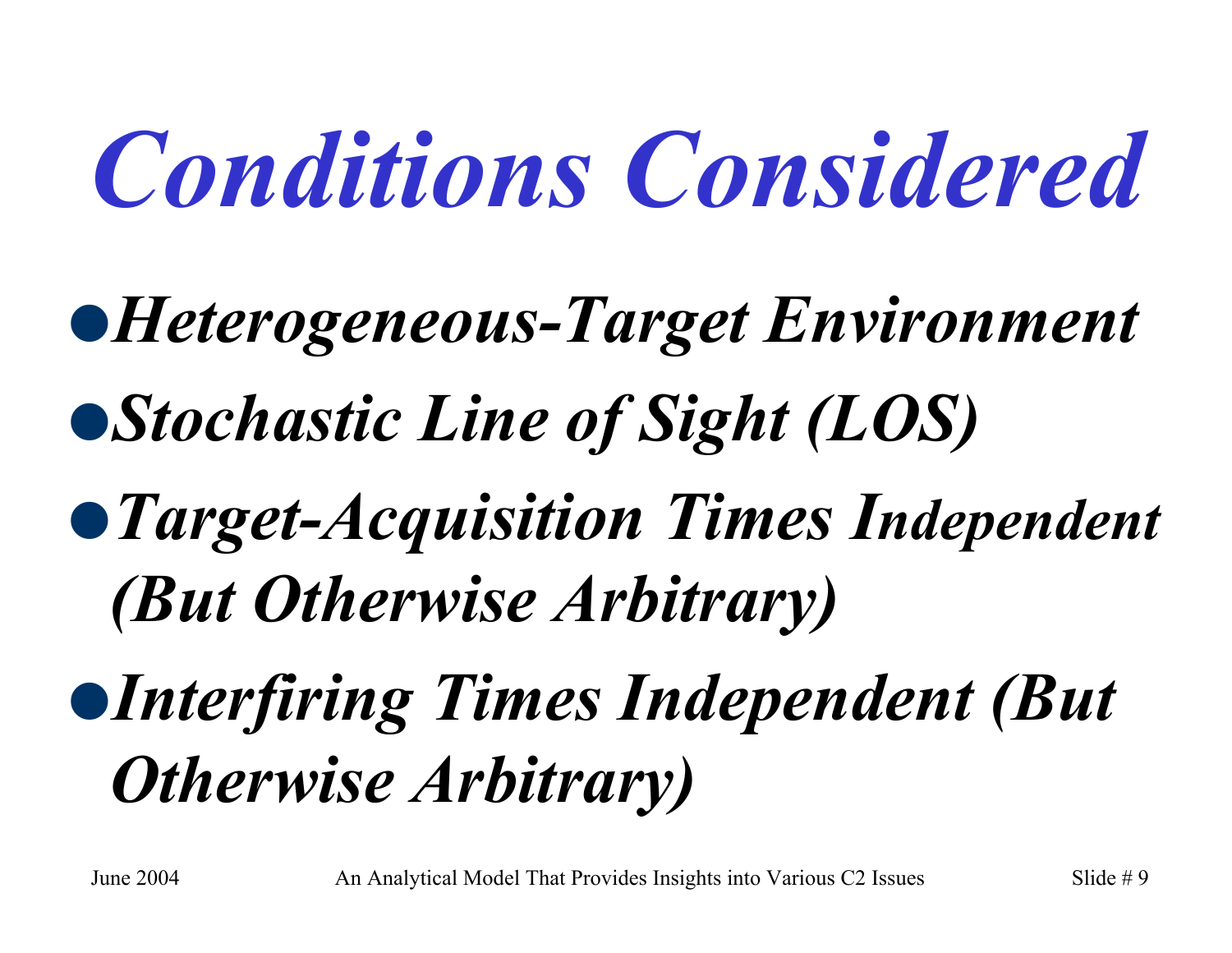#### *New Methodology*  $\bullet$ *Kill Rate Computed as Ratio of* )*Expected Number of Kills in Target-Engagement Cycle to* )*Expected Duration of Target-Engagement Cycle*  $a_{ij}$ *n<sup>t</sup> ij kcycle XiYj* =

June 2004

An Analytical Model That Provides Insights into Various C2 Issues Slide  $\# 10$ 

*cycle*

*Yj*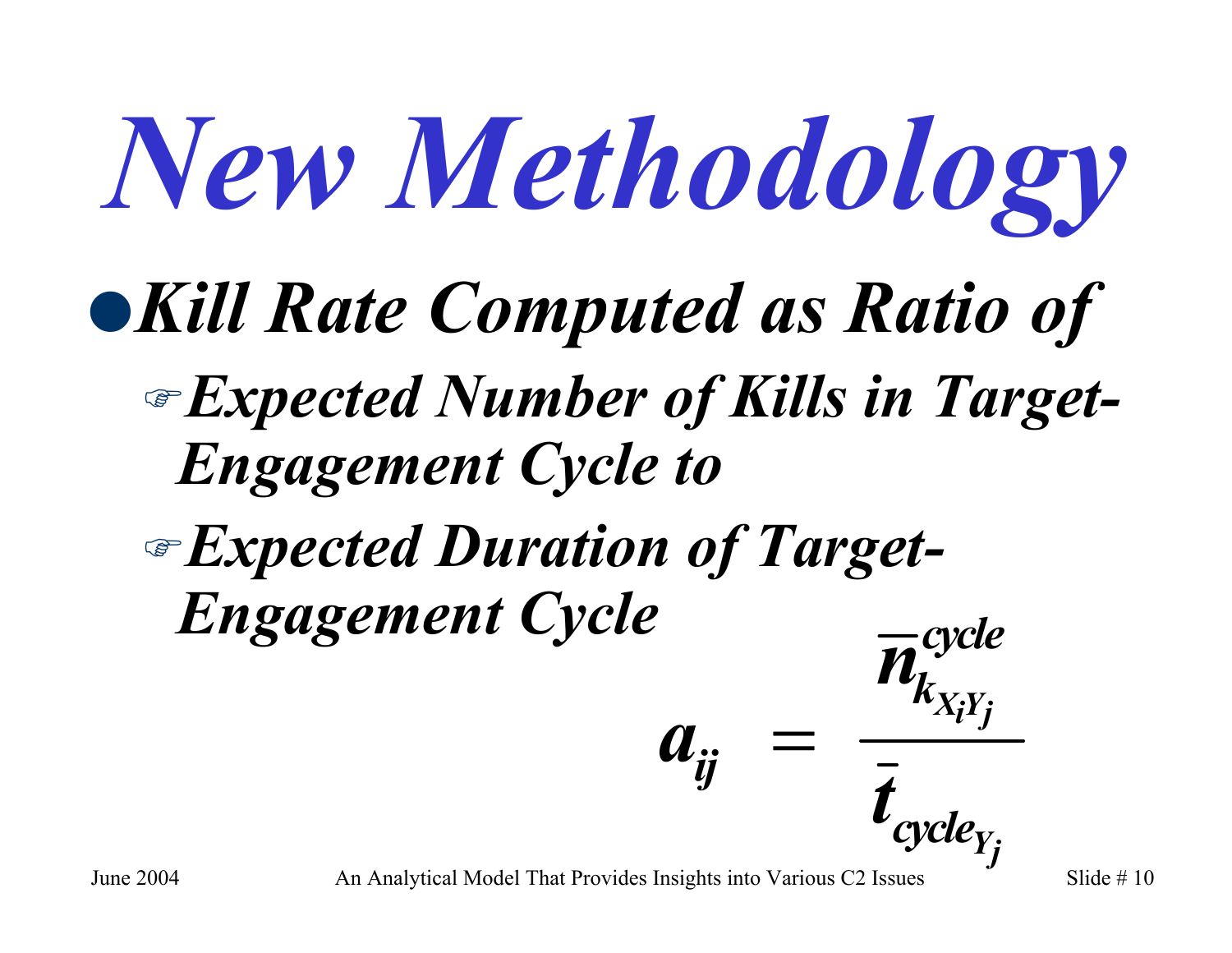# *Can Now Model*

### **•In Tank Warfare**

)*First Round Chambered*

- )*Tank Commander Acquires Targets While Gunner Engages*
- )*Automatic Loader (in Russian Tanks)*

### <sup>z</sup>*Information Aspects*

)*Battle Damage Assessment*

3*Time to Assess*

### )*False Targets*

June 2004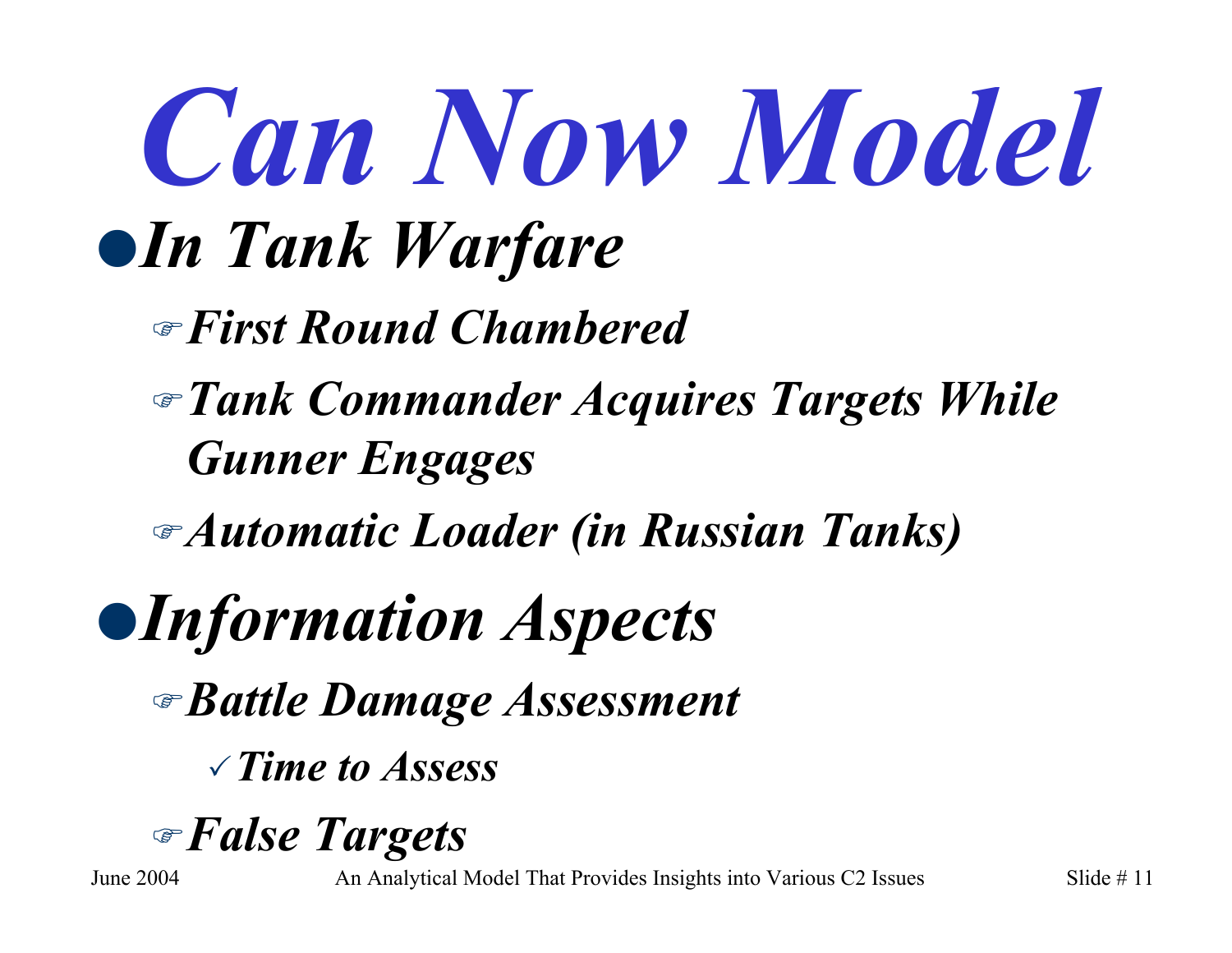# *Conditions in Specific Cases*

<sup>z</sup>*Heterogeneous-Target Environment*

<sup>z</sup>*Stochastic Line of Sight (LOS)*

### <sup>z</sup>*Target-Acquisition Times Exponential (and Independent)*

### <sup>z</sup>*Interfiring Times Exponential (and Independent)*

)*Can Be Extended to Log Normal/Erlang Times*

June 2004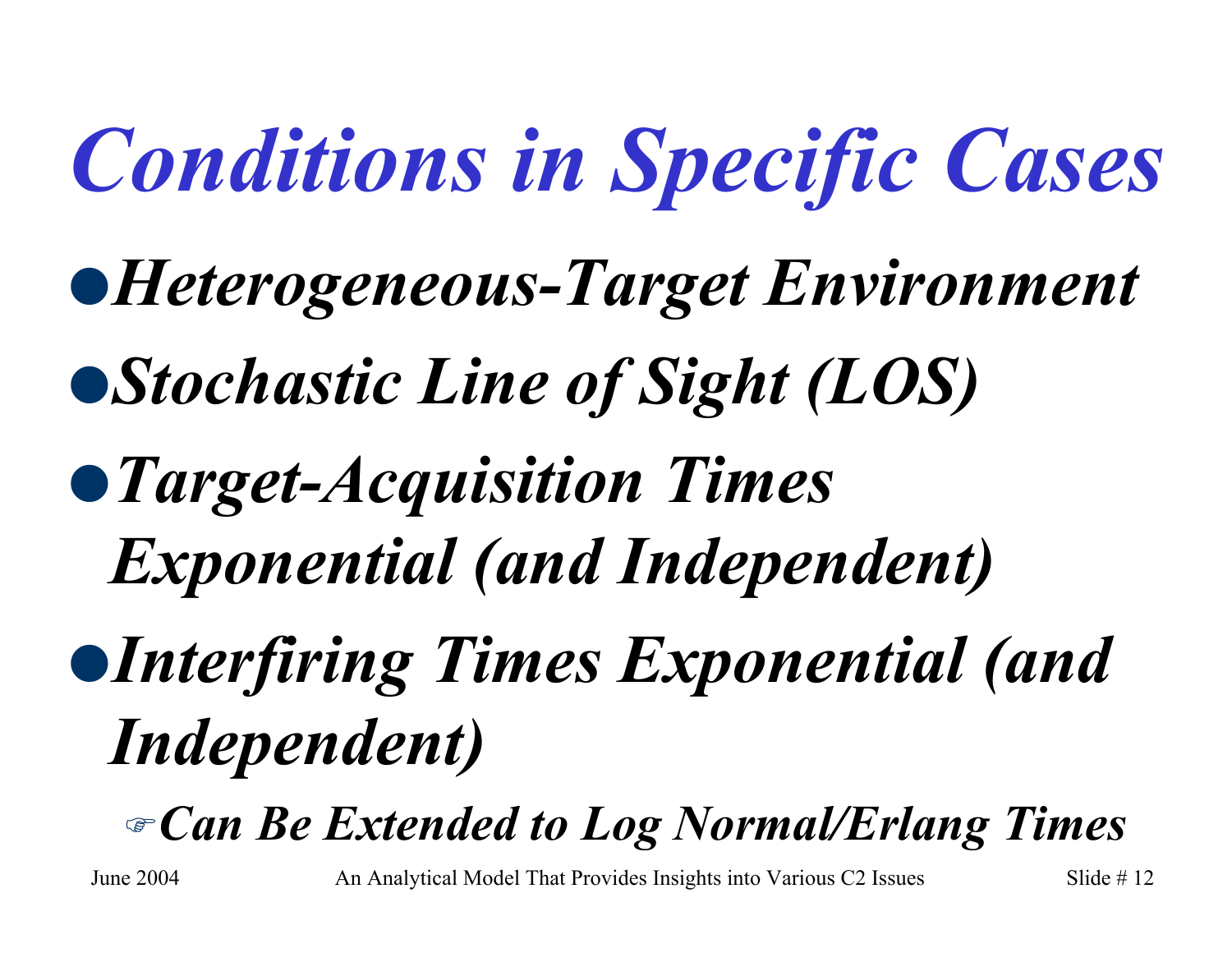

<sup>z</sup>*Can New Targets Be Acquired While an Acquired Target Is Being Engaged?* <sup>z</sup>*Simplest Model Considers Two Cases* )*No New Target Can Be Acquired* <sup>3</sup>*Serial Acquisition*

)*New Target Can Be Acquired (At Same Rate)*

#### 3*Parallel Acquisition*

June 2004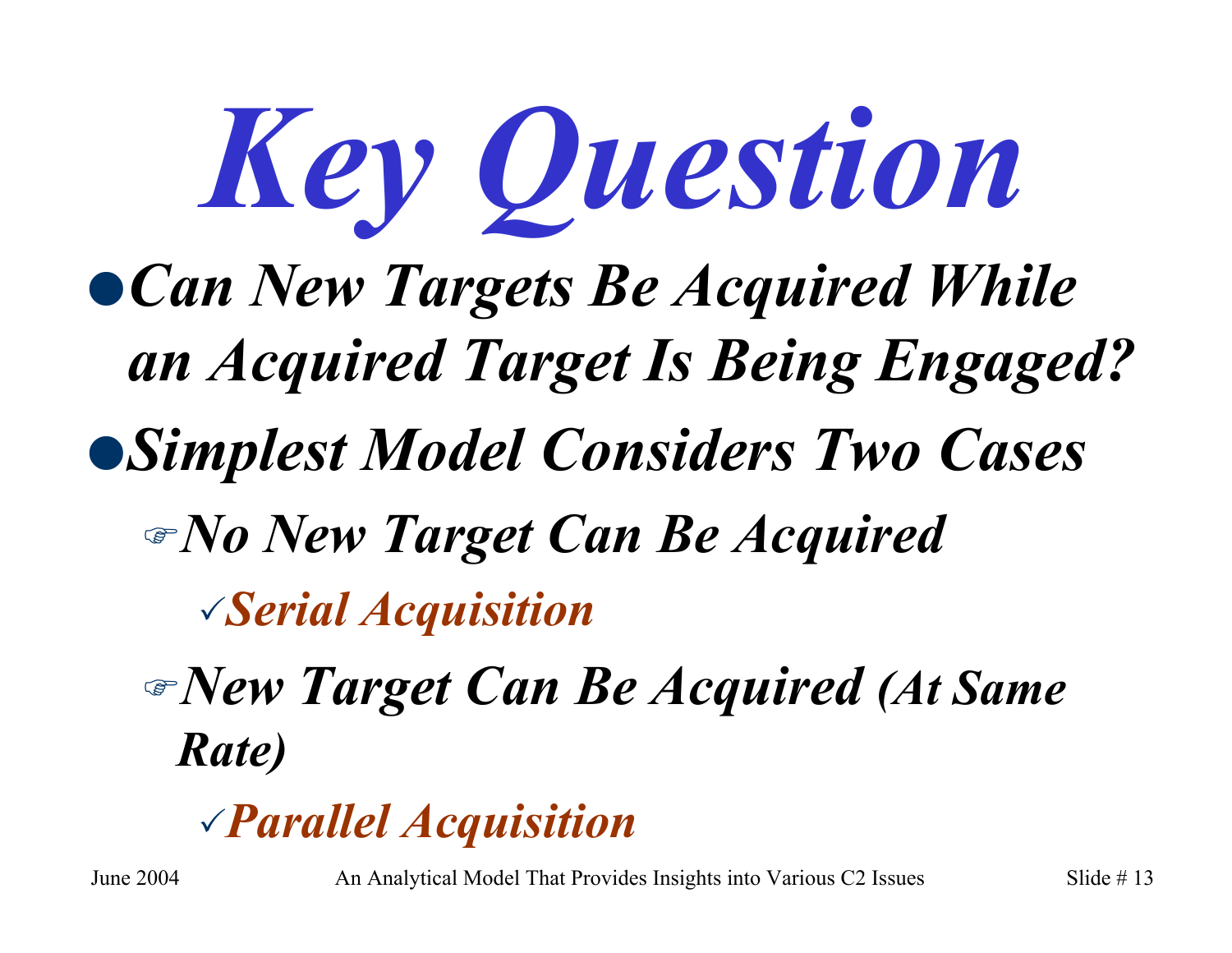### *Target-Engagement Cycle (Parallel Acquisition of Targets)*



June 2004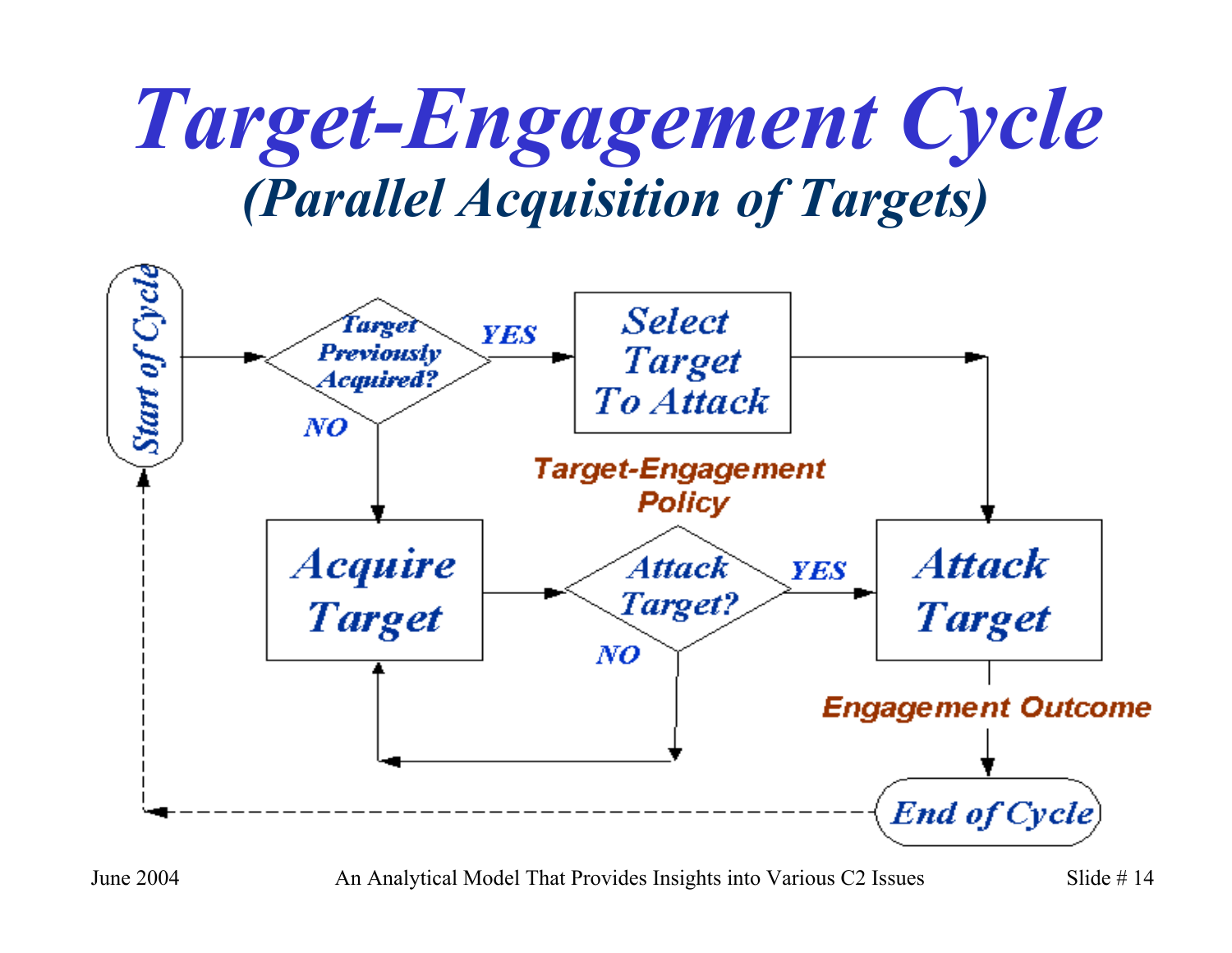# *Some Computations*

<sup>z</sup>*Y Always Uses Serial Acquisition*

### <sup>z</sup>*X Can Change from Serial Acquisition of Enemy Targets to Parallel Acquisition*

)*Computations Done for These Two Cases*

### <sup>3</sup>*Serial Acquisition by X* 3*Parallel Acquisition by X*

June 2004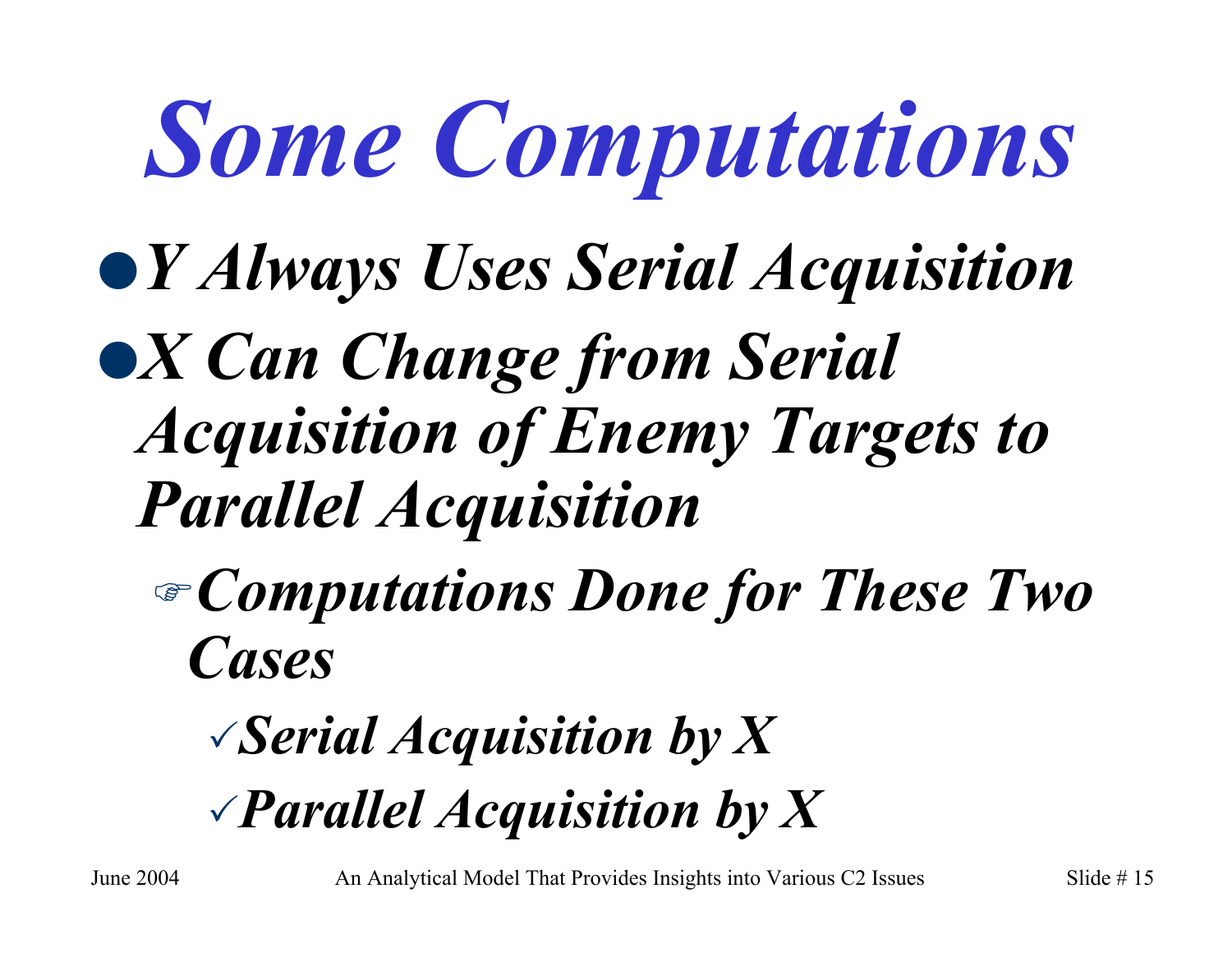### *Both Sides Serial (Force-Level Decays)*

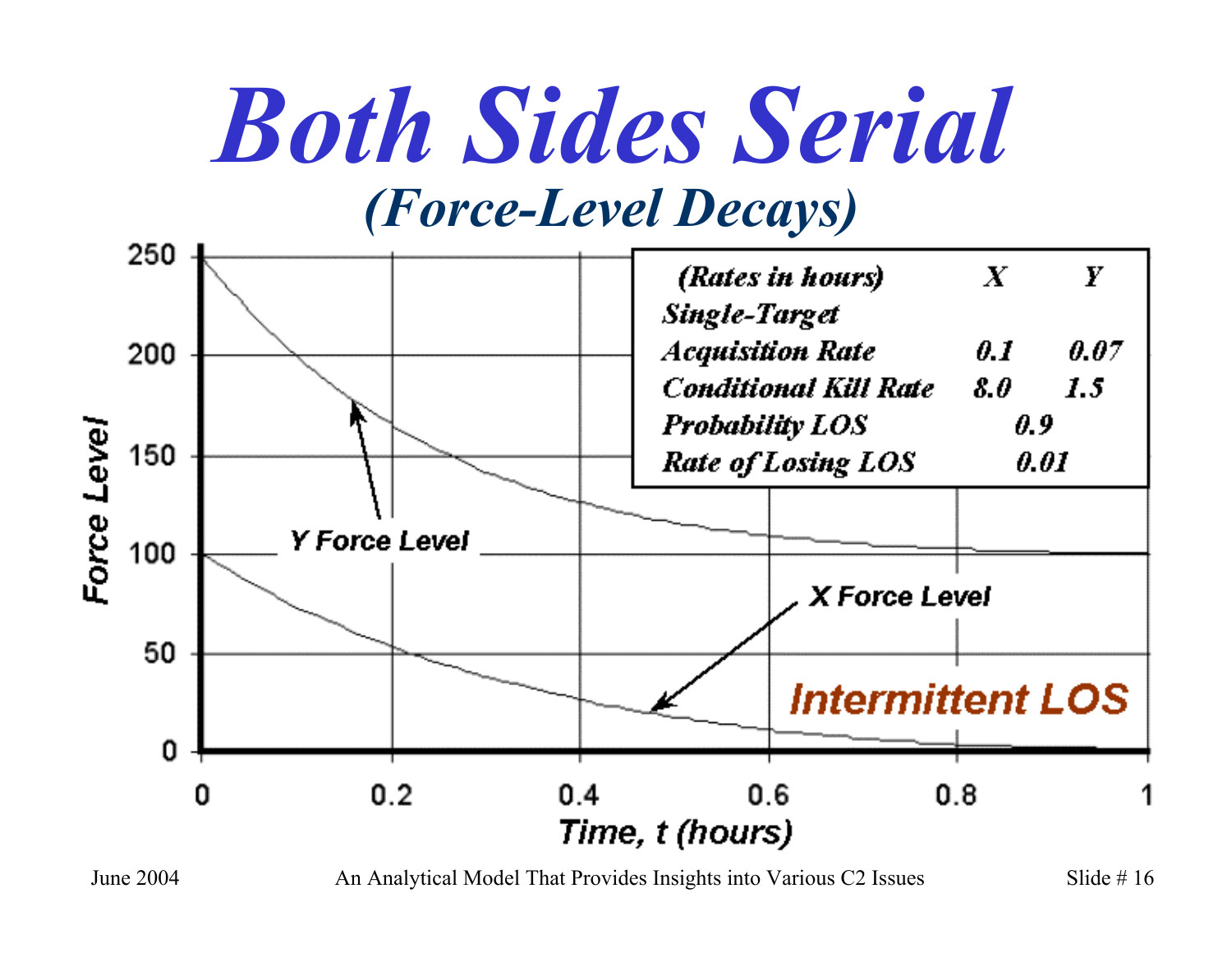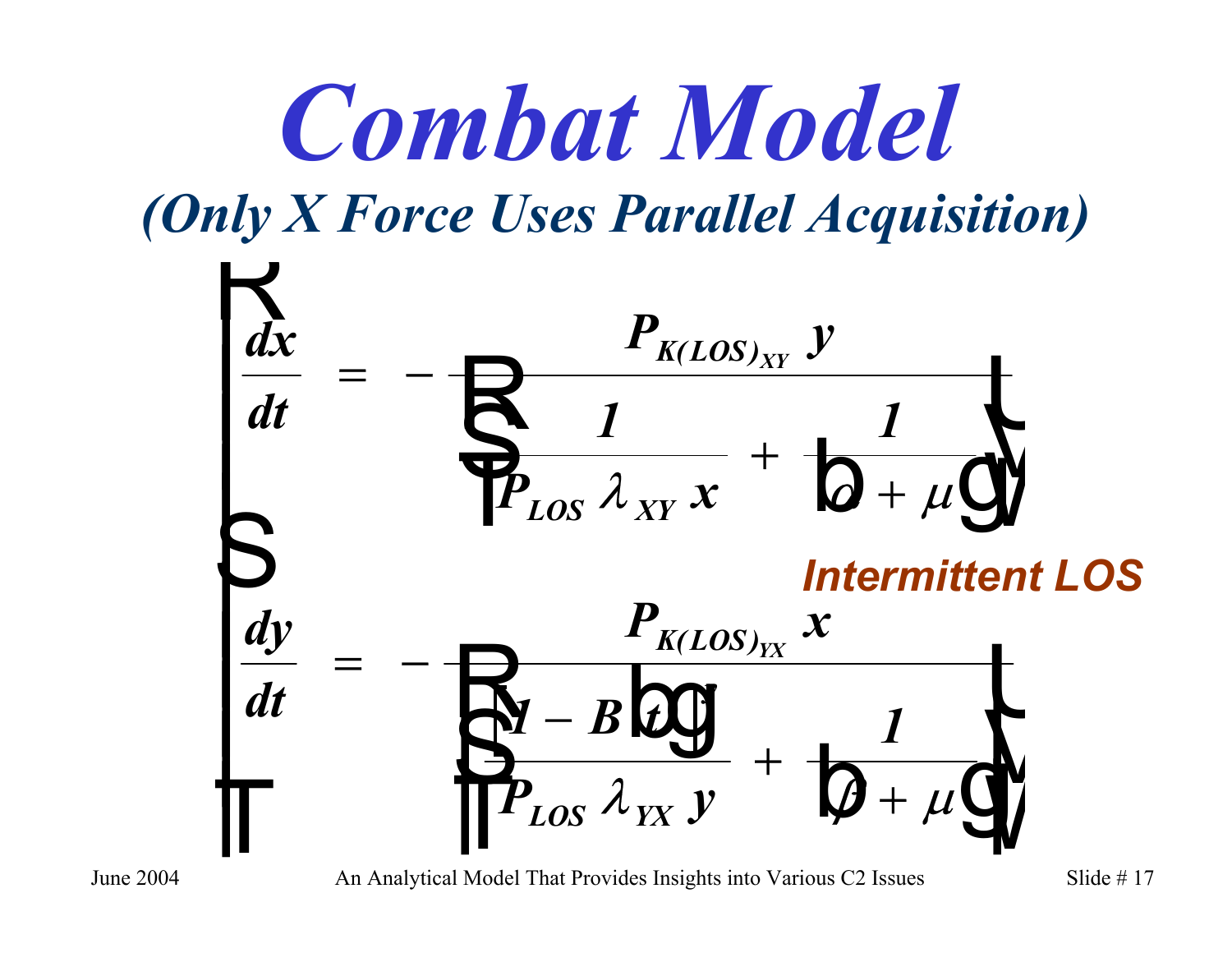# *Target Availability*

<sup>z</sup>*Typical X Firer Keeps on Continuously Acquiring Targets from Beginning of Battle Intermittent LOS* 

<sup>z</sup>*Target Availability Given by (Assuming Steady State for LOS Process and No Targets Initially Acquired)*

$$
B\bigcup_{\mu=0}^{\infty} P_{\mu} = P_{\mu} \sum_{\gamma} \frac{\partial_{\gamma} \chi}{\partial x_{\gamma}} \bigvee_{\mu=0}^{\infty} I_{\mu} = e^{-\big[\mathbf{D}_{\mu} + \mu\big]\mathbf{G}}.
$$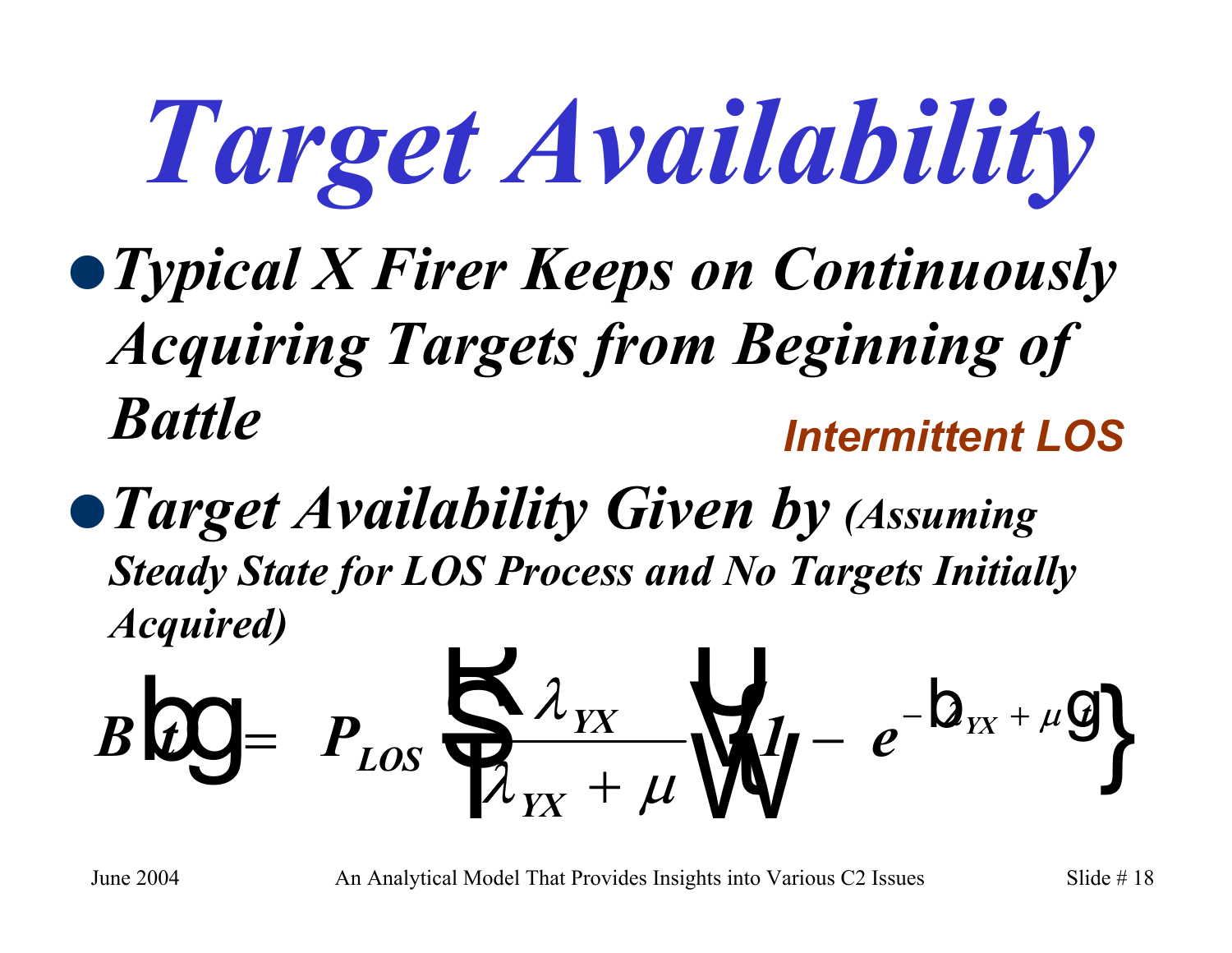### *Effects of Changing from Serial to Parallel Acquisition*



June 2004

An Analytical Model That Provides Insights into Various C2 Issues Slide # 19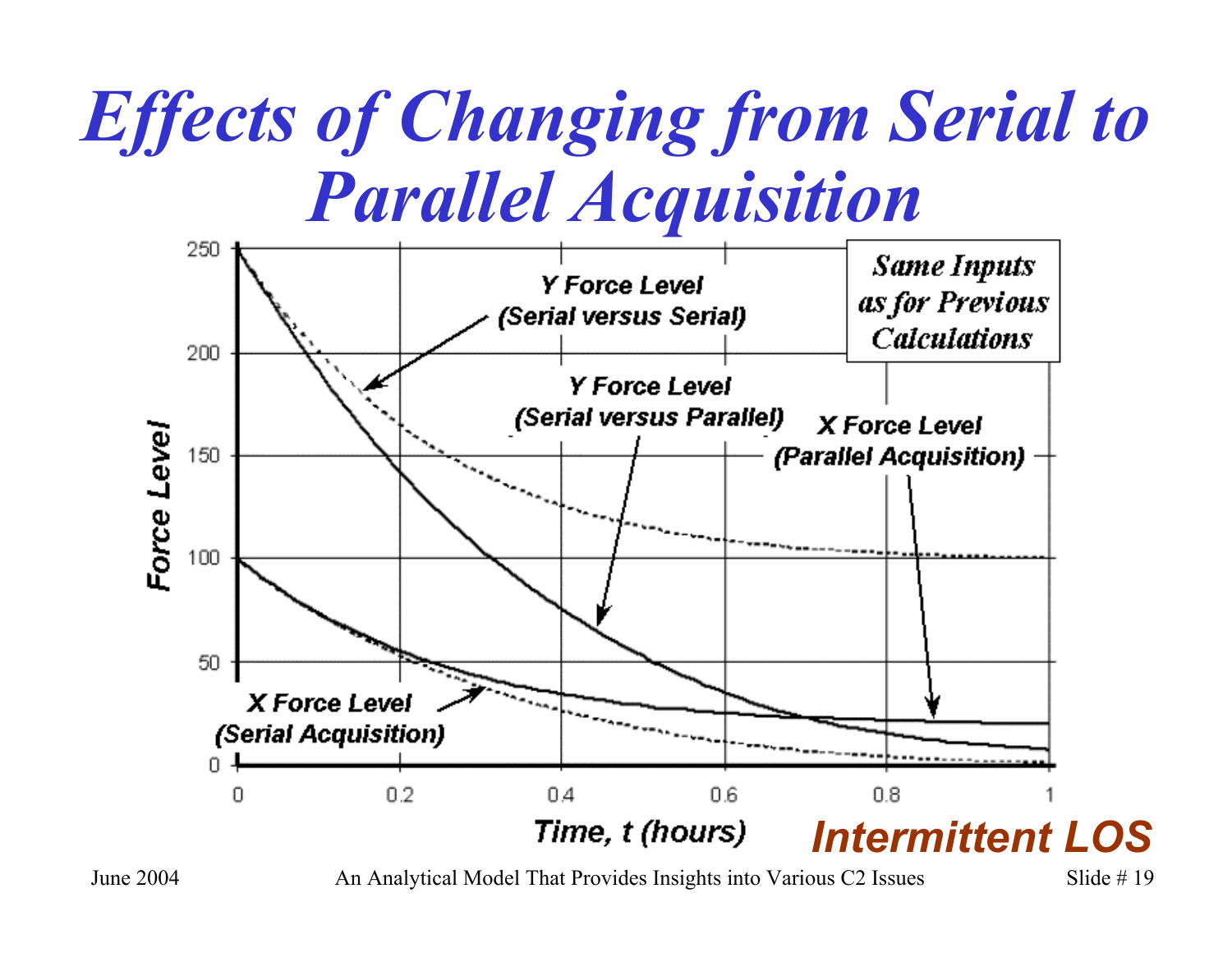

## <sup>z</sup>*Inflicts 62% More Attrition*

## <sup>z</sup>*Suffers 19% Less Attrition*

## z*Turns Defeat into Victory*

June 2004